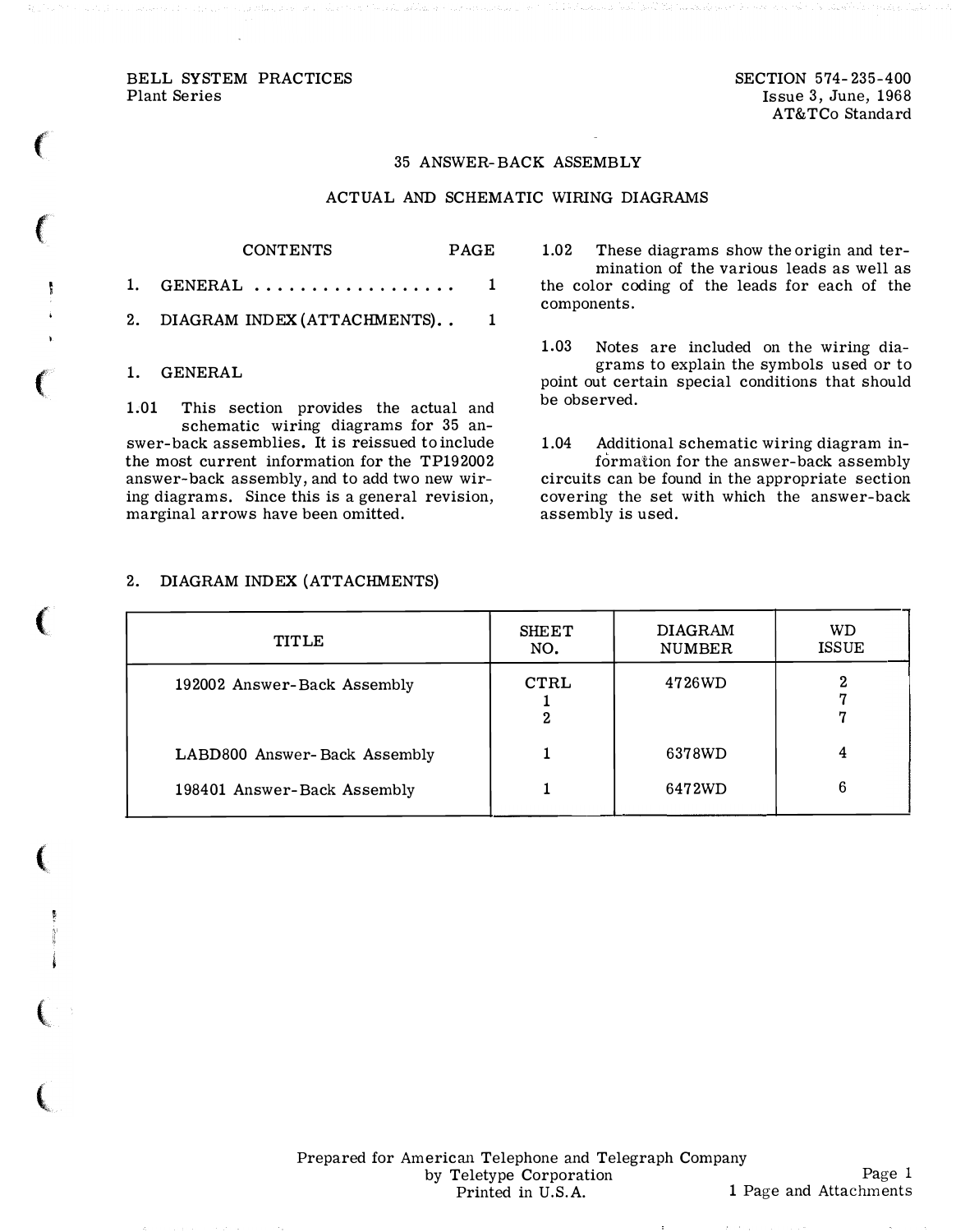|                     |                        |                 |                |              |              |                              |              |                           |  | ISSUE CONTROL RECORD |                                                                   |  |  |  |  |  |  |                                              |  | 4726 WD                                                 |                               |
|---------------------|------------------------|-----------------|----------------|--------------|--------------|------------------------------|--------------|---------------------------|--|----------------------|-------------------------------------------------------------------|--|--|--|--|--|--|----------------------------------------------|--|---------------------------------------------------------|-------------------------------|
|                     | <b>SUPPORTING</b>      | <b>CONTENTS</b> | <b>SHEET</b>   |              |              |                              |              |                           |  |                      | <b>ISSUE</b><br>3 4 5 6 7 8 9 10 11 12 13 14 15 16 17 18 19 18 19 |  |  |  |  |  |  | REVISIONS APPLYING TO<br>THIS CONTROL RECORD |  |                                                         |                               |
| <b>NOTES</b><br>NO. | <b>INFORMATION</b>     |                 | NO.            | 2            |              |                              |              |                           |  |                      |                                                                   |  |  |  |  |  |  |                                              |  | DATE                                                    | $\uparrow$ AUTH. NO.          |
|                     | NO.<br><b>CATEGORY</b> |                 |                | $\mathsf{X}$ | $\chi$       | $\mathsf{X}$<br>$\mathsf{X}$ | $\mathsf{X}$ | $\boldsymbol{\mathsf{x}}$ |  |                      |                                                                   |  |  |  |  |  |  |                                              |  | $\frac{6-29-67}{7-11-67}$ 94201<br>╺╺<br>$\overline{2}$ |                               |
|                     |                        |                 | $\overline{2}$ | $\mathbf{x}$ | $\mathsf{x}$ | $\mathsf{X}$<br>x            | $\mathsf{X}$ | $\pmb{\times}$            |  |                      |                                                                   |  |  |  |  |  |  |                                              |  |                                                         |                               |
|                     |                        |                 |                |              |              |                              |              |                           |  |                      |                                                                   |  |  |  |  |  |  |                                              |  |                                                         |                               |
|                     |                        |                 |                |              |              |                              |              |                           |  |                      |                                                                   |  |  |  |  |  |  |                                              |  |                                                         |                               |
|                     |                        |                 |                |              |              |                              |              |                           |  |                      |                                                                   |  |  |  |  |  |  |                                              |  |                                                         |                               |
|                     |                        |                 |                |              |              |                              |              |                           |  |                      |                                                                   |  |  |  |  |  |  |                                              |  |                                                         |                               |
|                     |                        |                 |                |              |              |                              |              |                           |  |                      |                                                                   |  |  |  |  |  |  |                                              |  |                                                         |                               |
|                     |                        |                 |                |              |              |                              |              |                           |  |                      |                                                                   |  |  |  |  |  |  |                                              |  |                                                         |                               |
|                     |                        |                 |                |              |              |                              |              |                           |  |                      |                                                                   |  |  |  |  |  |  |                                              |  |                                                         |                               |
|                     |                        |                 |                |              |              |                              |              |                           |  |                      |                                                                   |  |  |  |  |  |  |                                              |  |                                                         |                               |
|                     |                        |                 |                |              |              |                              |              |                           |  |                      |                                                                   |  |  |  |  |  |  |                                              |  |                                                         |                               |
|                     |                        |                 |                |              |              |                              |              |                           |  |                      |                                                                   |  |  |  |  |  |  |                                              |  |                                                         |                               |
|                     |                        |                 |                |              |              |                              |              |                           |  |                      |                                                                   |  |  |  |  |  |  |                                              |  |                                                         |                               |
|                     |                        |                 |                |              |              |                              |              |                           |  |                      |                                                                   |  |  |  |  |  |  |                                              |  |                                                         |                               |
|                     |                        |                 |                |              |              |                              |              |                           |  |                      |                                                                   |  |  |  |  |  |  |                                              |  |                                                         |                               |
|                     |                        |                 |                |              |              |                              |              |                           |  |                      |                                                                   |  |  |  |  |  |  |                                              |  |                                                         |                               |
|                     |                        |                 |                |              |              |                              |              |                           |  |                      |                                                                   |  |  |  |  |  |  |                                              |  |                                                         |                               |
|                     |                        |                 |                |              |              |                              |              |                           |  |                      |                                                                   |  |  |  |  |  |  |                                              |  |                                                         |                               |
|                     |                        |                 |                |              |              |                              |              |                           |  |                      |                                                                   |  |  |  |  |  |  |                                              |  |                                                         |                               |
|                     |                        |                 |                |              |              |                              |              |                           |  |                      |                                                                   |  |  |  |  |  |  |                                              |  |                                                         |                               |
|                     |                        |                 |                |              |              |                              |              |                           |  |                      |                                                                   |  |  |  |  |  |  |                                              |  |                                                         |                               |
|                     |                        |                 |                |              |              |                              |              |                           |  |                      |                                                                   |  |  |  |  |  |  |                                              |  |                                                         |                               |
|                     |                        |                 |                |              |              |                              |              |                           |  |                      |                                                                   |  |  |  |  |  |  |                                              |  |                                                         |                               |
|                     |                        |                 |                |              |              |                              |              |                           |  |                      |                                                                   |  |  |  |  |  |  |                                              |  | ISSUE CONTROL                                           |                               |
|                     |                        |                 |                |              |              |                              |              |                           |  |                      |                                                                   |  |  |  |  |  |  |                                              |  | SHEET_I_OF_I_                                           |                               |
|                     |                        |                 |                |              |              |                              |              |                           |  |                      |                                                                   |  |  |  |  |  |  |                                              |  | ACTUAL & SCHEMATIC                                      |                               |
|                     |                        |                 |                |              |              |                              |              |                           |  |                      |                                                                   |  |  |  |  |  |  |                                              |  | WIRING DIAGRAM                                          |                               |
|                     |                        |                 |                |              |              |                              |              |                           |  |                      |                                                                   |  |  |  |  |  |  |                                              |  | <b>FOR</b>                                              |                               |
|                     |                        |                 |                |              |              |                              |              |                           |  |                      |                                                                   |  |  |  |  |  |  |                                              |  | 192002                                                  |                               |
|                     |                        |                 |                |              |              |                              |              |                           |  |                      |                                                                   |  |  |  |  |  |  |                                              |  | ANSWER BACK                                             |                               |
|                     |                        |                 |                |              |              |                              |              |                           |  |                      |                                                                   |  |  |  |  |  |  |                                              |  | ASSEMBLY                                                |                               |
|                     |                        |                 |                |              |              |                              |              |                           |  |                      |                                                                   |  |  |  |  |  |  |                                              |  | (8 LEVEL)                                               |                               |
|                     |                        |                 |                |              |              |                              |              |                           |  |                      |                                                                   |  |  |  |  |  |  |                                              |  |                                                         |                               |
|                     |                        |                 |                |              |              |                              |              |                           |  |                      |                                                                   |  |  |  |  |  |  |                                              |  | WD NUMBER 4726WD                                        |                               |
|                     |                        |                 |                |              |              |                              |              |                           |  |                      |                                                                   |  |  |  |  |  |  |                                              |  | DRAWN JMO<br>ENGD. GW                                   | <b>СНКО. ВGG</b><br>APPD. NJK |
|                     |                        |                 |                |              |              |                              |              |                           |  |                      |                                                                   |  |  |  |  |  |  |                                              |  |                                                         |                               |
|                     |                        |                 |                |              |              |                              |              |                           |  |                      |                                                                   |  |  |  |  |  |  |                                              |  | TELETYPE                                                |                               |
|                     |                        |                 |                |              |              |                              |              |                           |  |                      |                                                                   |  |  |  |  |  |  |                                              |  | 4726 WD                                                 |                               |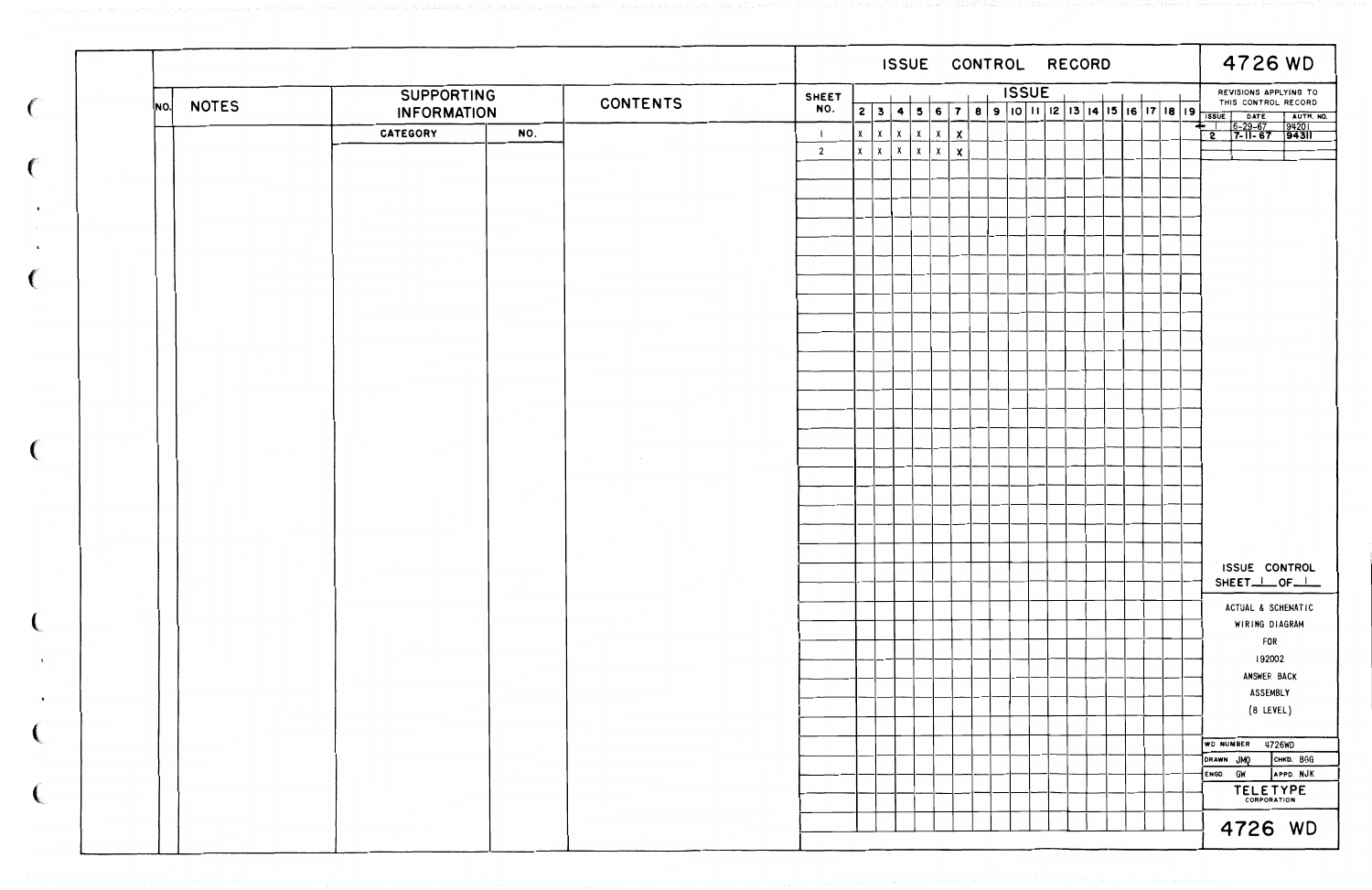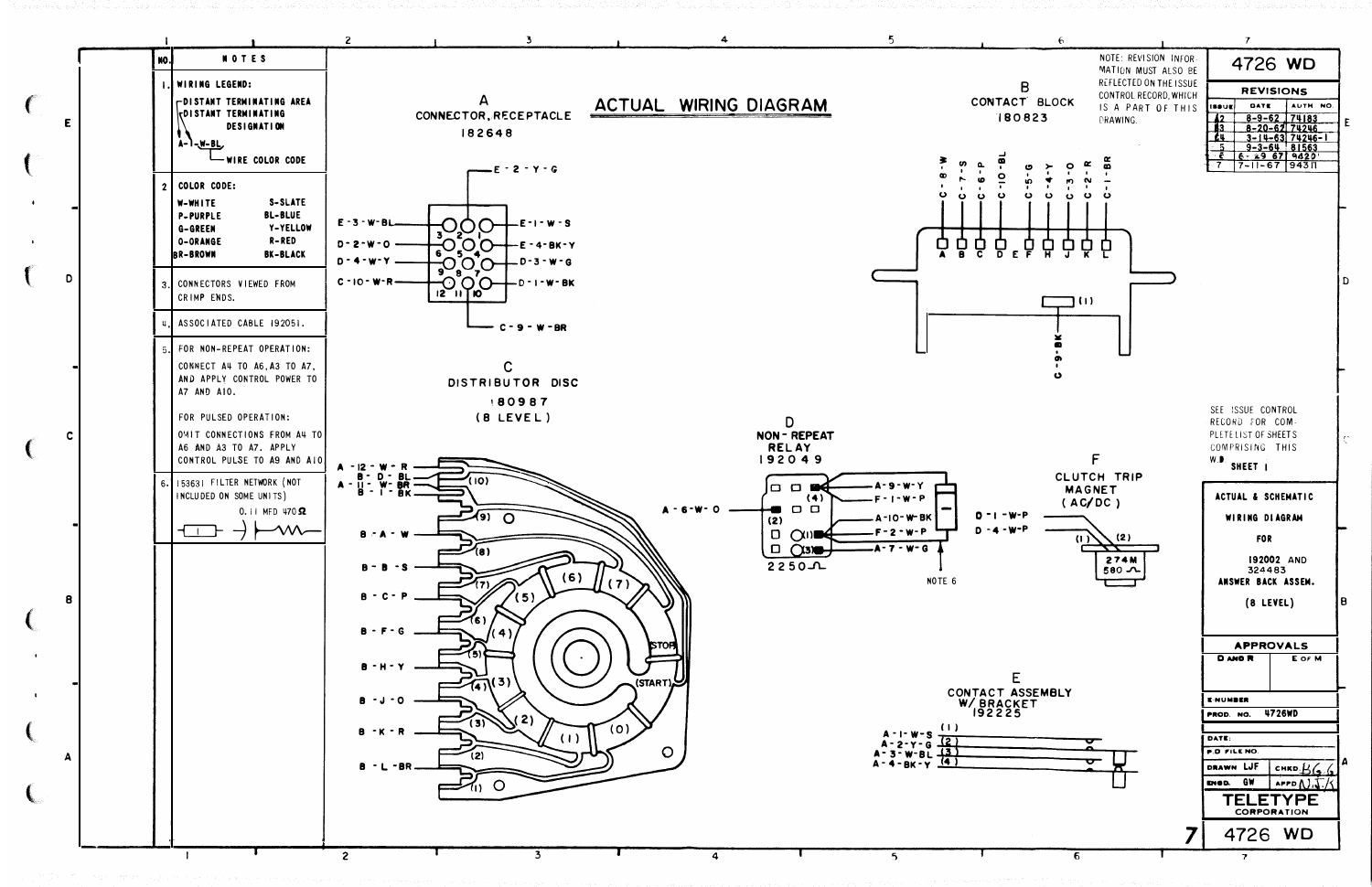

NOTE: REVISION INFOR-MATION MUST ALSO BE REFLECTED ON THE ISSUE CONTROL RECORD, WHICH IS A PART OF THIS





## ACTUAL & SCHEMATIC

WIRING DIAGRAM

FOR

192002 AND<br>324483 ANSWER BACK ASSEM.

 $(8$  LEVEL)

 $\overline{B}$ 

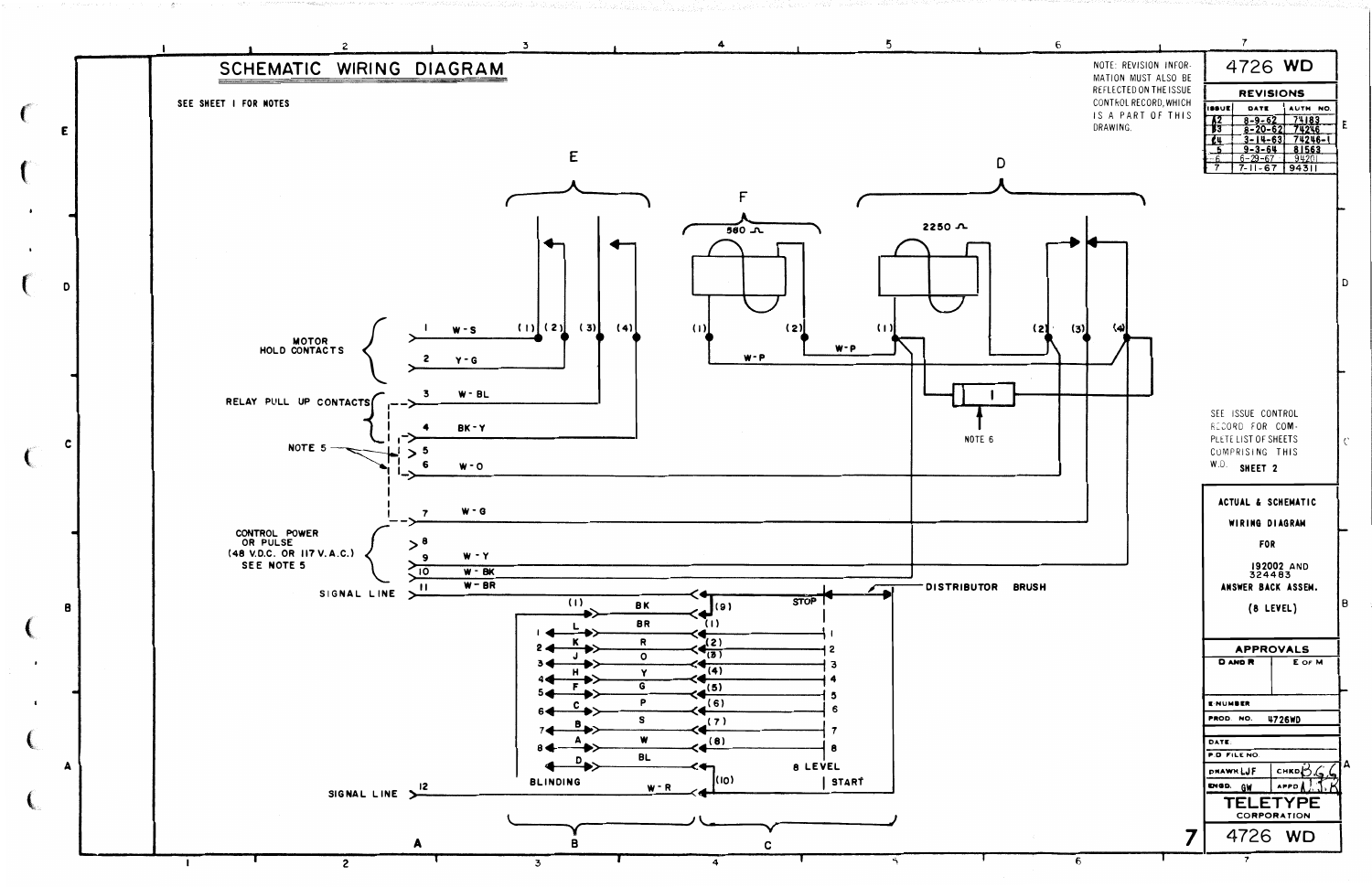